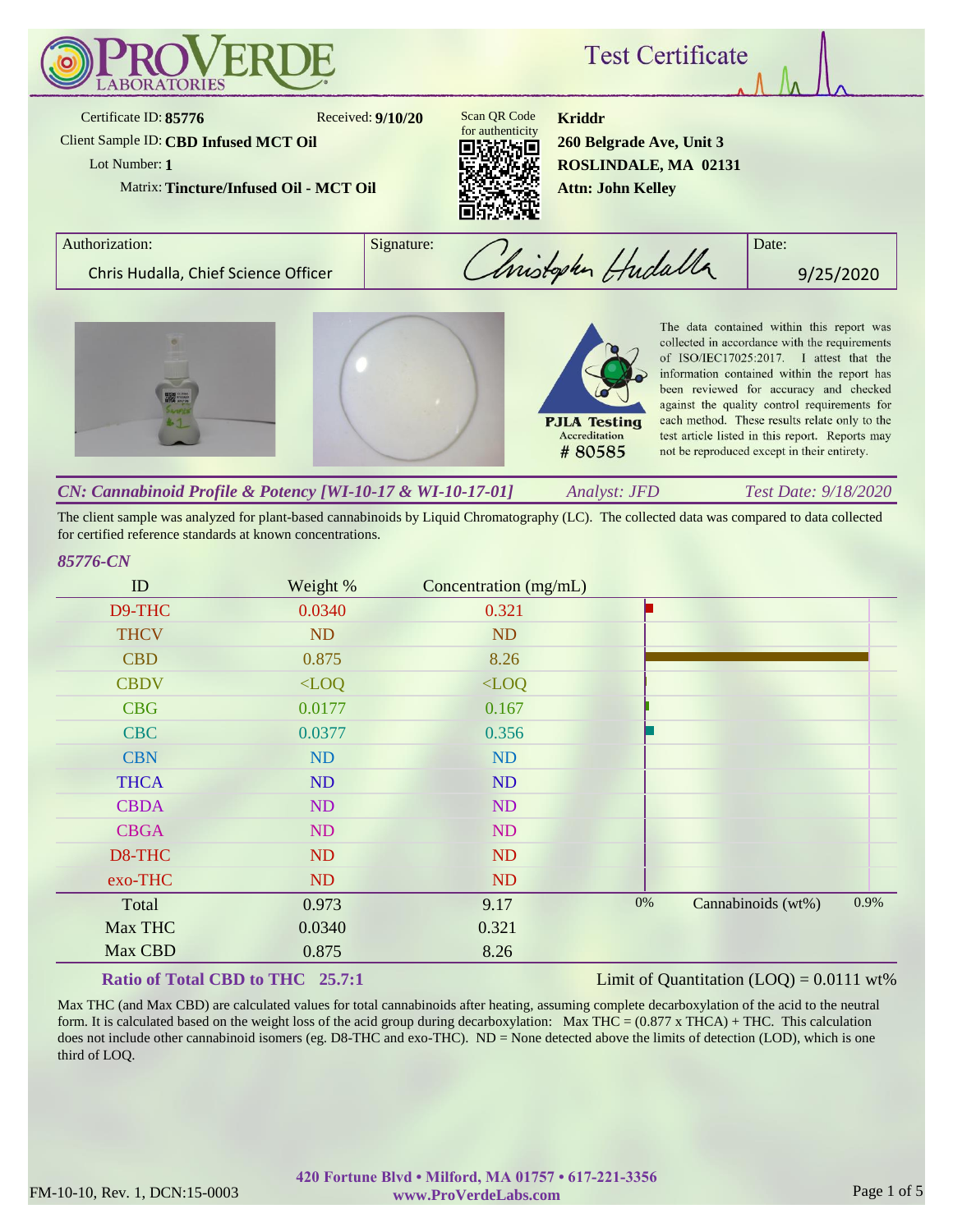| <b>HM: Heavy Metal Analysis [WI-10-13]</b> | <i>Analyst: CJS</i> | <i>Test Date: 9/15/2020</i> |
|--------------------------------------------|---------------------|-----------------------------|
|                                            |                     |                             |

This test method was performed in accordance with the requirements of ISO/IEC 17025. These results relate only to the test article listed in this report. Reports may not be reproduced except in their entirety.

| 85776-HM |         |                                     |      |     | Use Limits <sup>2</sup> ( $\mu$ g/kg) |               |
|----------|---------|-------------------------------------|------|-----|---------------------------------------|---------------|
| Symbol   | Metal   | Conc. $\frac{1}{\mu}$ ( $\mu$ g/kg) | RL   | All | Ingestion                             | <b>Status</b> |
| As       | Arsenic | ${\rm ND}$                          | 50.0 | 200 | 1,500                                 | <b>PASS</b>   |
| Cd       | Cadmium | ND                                  | 50.0 | 200 | 500                                   | <b>PASS</b>   |
| Hg       | Mercury | ND                                  | 50.0 | 100 | 1,500                                 | <b>PASS</b>   |
| Pb       | Lead    | ${\rm ND}$                          | 50.0 | 500 | 1,000                                 | <b>PASS</b>   |

1) ND = None detected to Lowest Limits of Detection (LLD)

2) MA Dept. of Public Health: Protocol for MMJ and MIPS, Exhibit 4(a) for all products.

3) USP exposure limits based on daily oral dosing of 1g of concentrate for a 110 lb person.

| <b>MB1: Microbiological Contaminants [WI-10-09]</b> | Analyst: MM | <i>Test Date: 9/11/2020</i> |
|-----------------------------------------------------|-------------|-----------------------------|
|-----------------------------------------------------|-------------|-----------------------------|

This test method was performed in accordance with the requirements of ISO/IEC 17025. These results relate only to the test article listed in this report. Reports may not be reproduced except in their entirety.

#### *85776-MB1*

| Symbol | Analysis                                       | <b>Results</b> | Units | Limit           | <b>Status</b> |
|--------|------------------------------------------------|----------------|-------|-----------------|---------------|
| AC     | <b>Total Aerobic Bacterial Count</b>           | ${<}100$       | CFU/g | $100,000$ CFU/g | <b>PASS</b>   |
| CC.    | <b>Total Coliform Bacterial Count</b>          | ${<}100$       | CFU/g | $1,000$ CFU/g   | <b>PASS</b>   |
| EB     | <b>Total Bile Tolerant Gram Negative Count</b> | ${<}100$       | CFU/g | $1,000$ CFU/g   | <b>PASS</b>   |
| YM     | Total Yeast & Mold                             | <100           | CFU/g | $10,000$ CFU/g  | <b>PASS</b>   |

Recommended limits established by the American Herbal Pharmacopoeia (AHP) monograph for Cannabis Inflorescence [2013], for consumable botanical products, including processed and unprocessed cannabis materials, and solvent-based extracts. Note: All recorded Microbiological tests are within the established limits.

|  | <b>MB2: Pathogenic Bacterial Contaminants [WI-10-10]</b> | Analyst: MM | Test Date: 9/12/2020 |
|--|----------------------------------------------------------|-------------|----------------------|
|--|----------------------------------------------------------|-------------|----------------------|

This test method was performed in accordance with the requirements of ISO/IEC 17025. These results relate only to the test article listed in this report. Reports may not be reproduced except in their entirety.

## *85776-MB2*

| Test ID    | Analysis         | Results  | Jnits     | Limits $*$   | <b>Status</b> |
|------------|------------------|----------|-----------|--------------|---------------|
| 85776-ECPT | E. coli $(0157)$ | Negative | NA        | Non Detected | <b>PASS</b>   |
| 85776-SPT  | Salmonella       | Negative | <b>NA</b> | Non Detected | <b>PASS</b>   |

Note: All recorded pathogenic bacteria tests passed.

#### *Analyst: AEG Test Date: 9/23/2020 MY: Mycotoxin Testing [WI-10-05]*

This test method was performed in accordance with the requirements of ISO/IEC 17025. These results relate only to the test article listed in this report. Reports may not be reproduced except in their entirety.

# *85776-MY*

| Test ID                 | Date      | Results       | <b>MDL</b> | Limits                           | Status <sup>*</sup> |  |
|-------------------------|-----------|---------------|------------|----------------------------------|---------------------|--|
| Total Aflatoxin         | 9/23/2020 | $\langle$ MDL | 2 ppb      | $\langle 20 \text{ ppb} \rangle$ | <b>PASS</b>         |  |
| <b>Total Ochratoxin</b> | 9/23/2020 | 3.1           | 3 ppb      | $<$ 20 ppb                       | <b>PASS</b>         |  |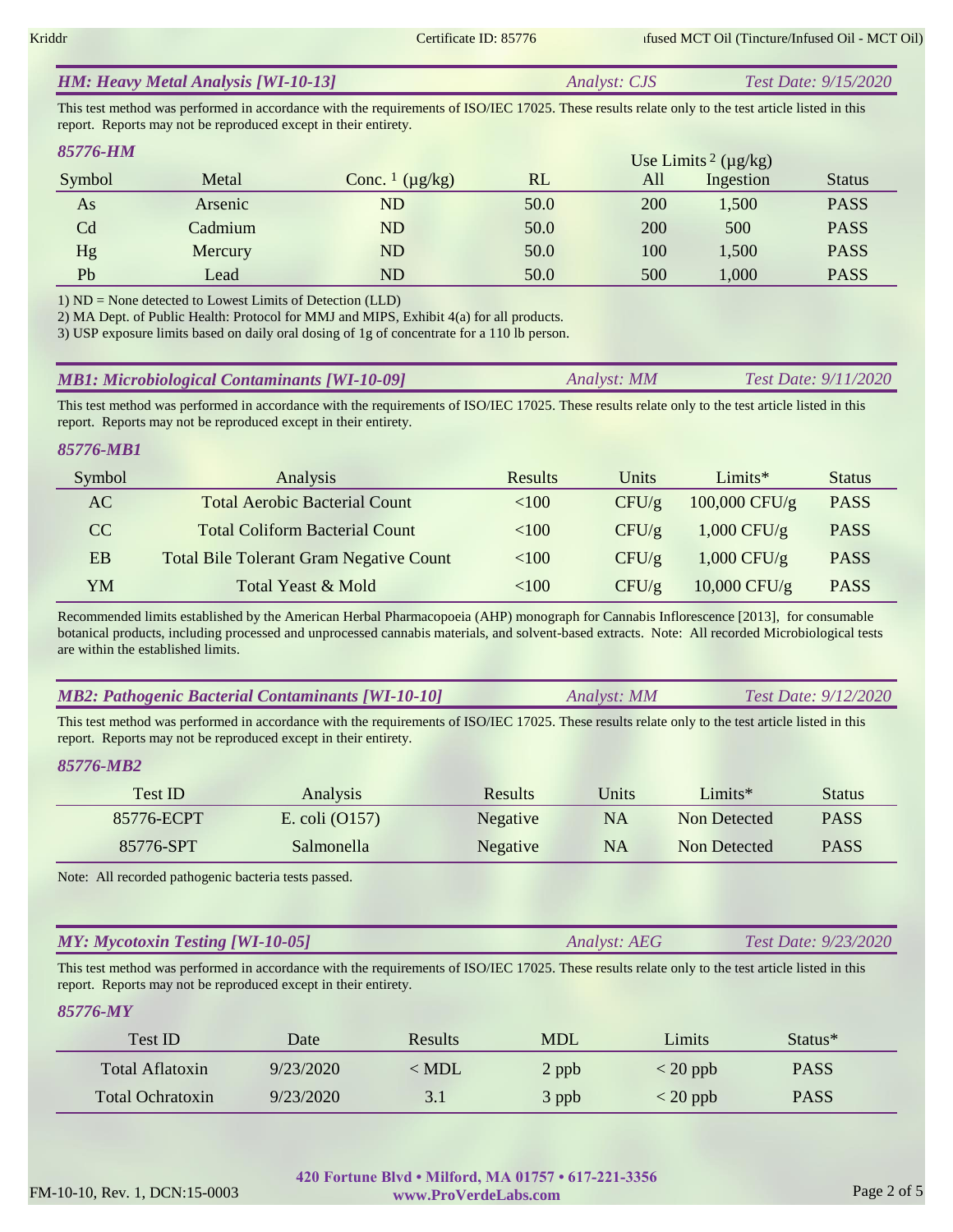| <b>PST: Pesticide Analysis [WI-10-11]</b> | Analyst: CJR | Test Date: 9/24/2020 |
|-------------------------------------------|--------------|----------------------|
|-------------------------------------------|--------------|----------------------|

The client sample was anlayzed for pesticides using Liquid Chromatography with Mass Spectrometric detection (LC/MS/MS). The method used for sample prep was based on the European method for pesticide analysis (EN 15662).

#### *85776-PST*

| Analyte            | <b>CAS</b>    | Result    | Units | <b>LLD</b> | Limits (ppb) | <b>Status</b> |
|--------------------|---------------|-----------|-------|------------|--------------|---------------|
| Abamectin          | 71751-41-2    | ND        | ppb   | 0.20       | 300          | <b>PASS</b>   |
| Spinosad           | 168316-95-8   | ND        | ppb   | 0.10       | 3000         | <b>PASS</b>   |
| Pyrethrin          | 8003-34-7     | ND        | ppb   | 0.10       | 1000         | <b>PASS</b>   |
| Trifloxystrobin    | 141517-21-7   | ND        | ppb   | 0.10       | 30000        | <b>PASS</b>   |
| Spirotetramat      | 203313-25-1   | ND        | ppb   | 0.10       | 13000        | <b>PASS</b>   |
| Spiromesifen       | 283594-90-1   | <b>ND</b> | ppb   | 0.10       | 12000        | <b>PASS</b>   |
| Piperonyl butoxide | $51-03-6$     | ND        | ppb   | 0.10       | 8000         | <b>PASS</b>   |
| Paclobutrazol      | 76738-62-0    | <b>ND</b> | ppb   | 0.10       | 10           | <b>PASS</b>   |
| Myclobutanil       | 88671-89-0    | ND        | ppb   | 0.10       | 9000         | <b>PASS</b>   |
| Imidacloprid       | 138261-41-3   | ND        | ppb   | 0.10       | 3000         | <b>PASS</b>   |
| Imazalil           | 35554-44-0    | ND        | ppb   | 0.10       | 10           | <b>PASS</b>   |
| Fenoxycarb         | 72490-01-8    | <b>ND</b> | ppb   | 0.10       | 10           | <b>PASS</b>   |
| Etoxazole          | 153233-91-1   | <b>ND</b> | ppb   | 0.10       | 1500         | <b>PASS</b>   |
| <b>Dichlorvos</b>  | $62 - 73 - 7$ | ND        | ppb   | 3.00       | 10           | <b>PASS</b>   |
| Cyfluthrin         | 68359-37-5    | ND        | ppb   | 0.50       | 1000         | <b>PASS</b>   |
| <b>Bifenthrin</b>  | 82657-04-3    | ND        | ppb   | 0.20       | 500          | <b>PASS</b>   |
| <b>Bifenazate</b>  | 149877-41-8   | ND        | ppb   | 0.10       | 5000         | <b>PASS</b>   |
| Azoxystrobin       | 131860-33-8   | <b>ND</b> | ppb   | 0.10       | 40000        | <b>PASS</b>   |

\* Testing limits for ingestion established by the State of California: CCR, Title 16, Division 42, Chapter 5, Section 5313. ND indicates "none detected" above the lower limit of detection (LLD). Analytes marked with (\*) indicate analytes for which no recovery was observed for a pre-spiked matrix sample.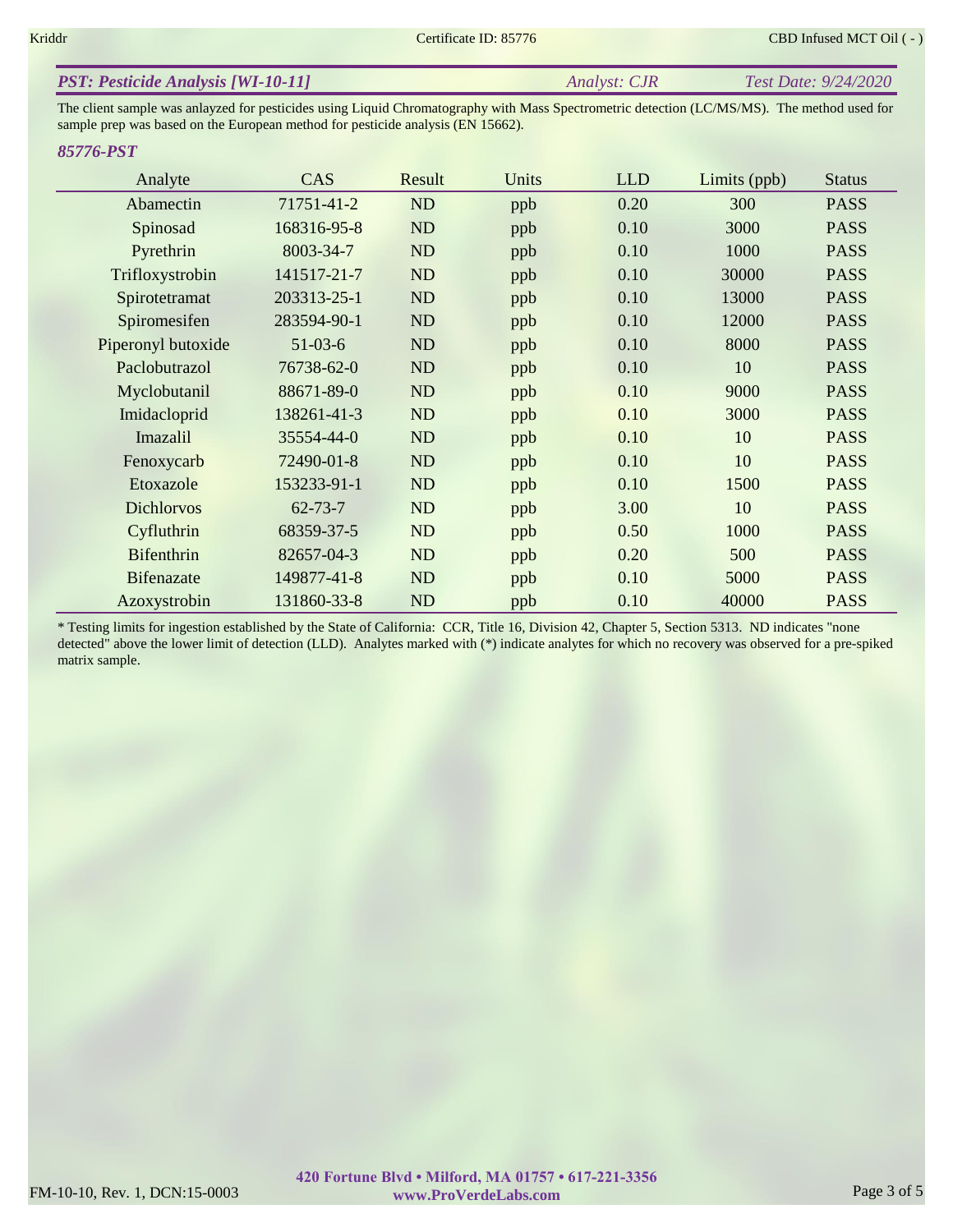*Analyst: CA Test Date: 9/14/2020*

# *TP: Terpenes Profile [WI-10-27]*

Client sample analysis was performed using full evaporative technique (FET) headspace sample delivery and gas chromatographic (GC) compound separation. A combination of flame ionization detection (FID) and/or mass spectrometric (MS) detection with mass spectral confirmation against the National Institute of Standards and Technology (NIST) Mass Spectral Database, Revision 2017 were used. Chromatographic and/or mass spectral data were processed by quantitatively comparing the analytical peak areas against calibration curves prepared from certified reference standards.

### *85776-TP*

| Compound            | CAS                   | Conc. $(wt\%)$ | Conc. (ppm)   | <b>Qualitative Profile</b> |
|---------------------|-----------------------|----------------|---------------|----------------------------|
| alpha-pinene        | 80-56-8               | $<$ RL         | $<\!\!RL$     |                            |
| camphene            | $79-92-5$             | $\rm ND$       | $\rm ND$      |                            |
| sabinene*           | 3387-41-5             | ND             | ND            |                            |
| beta-myrcene        | 123-35-3              | $<$ RL         | $<$ RL        |                            |
| beta-pinene         | 127-91-3              | $<$ RL         | $<\!\!RL$     |                            |
| alpha-phellandrene  | 99-83-2               | $\rm ND$       | $\rm ND$      |                            |
| delta-3-carene      | 13466-78-9            | $\rm ND$       | ND            |                            |
| alpha-terpinene     | 99-86-5               | ND             | ND            |                            |
| alpha-ocimene       | 502-99-8              | $\rm ND$       | $\rm ND$      |                            |
| D-limonene          | 138-86-3              | $<\!\!RL$      | $<\!\!RL$     |                            |
| p-cymene            | $99 - 87 - 6$         | ND             | $\rm ND$      |                            |
| cis-beta-ocimene    | 3338-55-4             | $\rm ND$       | ND            |                            |
| eucalyptol          | 470-82-6              | $<\!\!RL$      | $<\!\!RL$     |                            |
| gamma-terpinene     | 99-85-4               | $\rm ND$       | ND            |                            |
| terpinolene         | 586-62-9              | $\rm ND$       | ND            |                            |
| linalool            | 78-70-6               | $<$ RL         | $<\!\!RL$     |                            |
| L-fenchone*         | 7787-20-4             | $\rm ND$       | $\rm ND$      |                            |
| isopulegol          | 89-79-2               | ND             | ND            |                            |
| menthol*            | 89-78-1               | ND             | ND            |                            |
| geraniol            | $106 - 24 - 1$        | $\rm ND$       | $\mathbf{ND}$ |                            |
| beta-caryophyllene  | $87 - 44 - 5$         | 0.0042         | 41.5          |                            |
| alpha-humulene      | 6753-98-6             | 0.0012         | 12.2          |                            |
| cis-nerolidol       | 3790-78-1             | $\rm ND$       | $\rm ND$      |                            |
| trans-nerolidol     | 40716-66-3            | ND             | ND            |                            |
| guaiol              | 489-86-1              | $<$ RL         | $<$ RL        |                            |
| caryophyllene oxide | 1139-30-6             | $<$ RL         | $<$ RL        |                            |
| alpha-bisabolol     | 23089-26-1            | $<\!\!RL$      | $<$ RL        |                            |
| $\sqrt{1}$          | $\Lambda$ 1 $\Lambda$ |                | ppm           | 0.00<br>25.00<br>50.00     |

#### Total Terpene: <0.1 wt%

\* Certified reference standard not available for this compound. Concentration is estimated using the response factor from alpha-pinene. ND = None Detected. RL = Reporting Limit of 5 ppm.